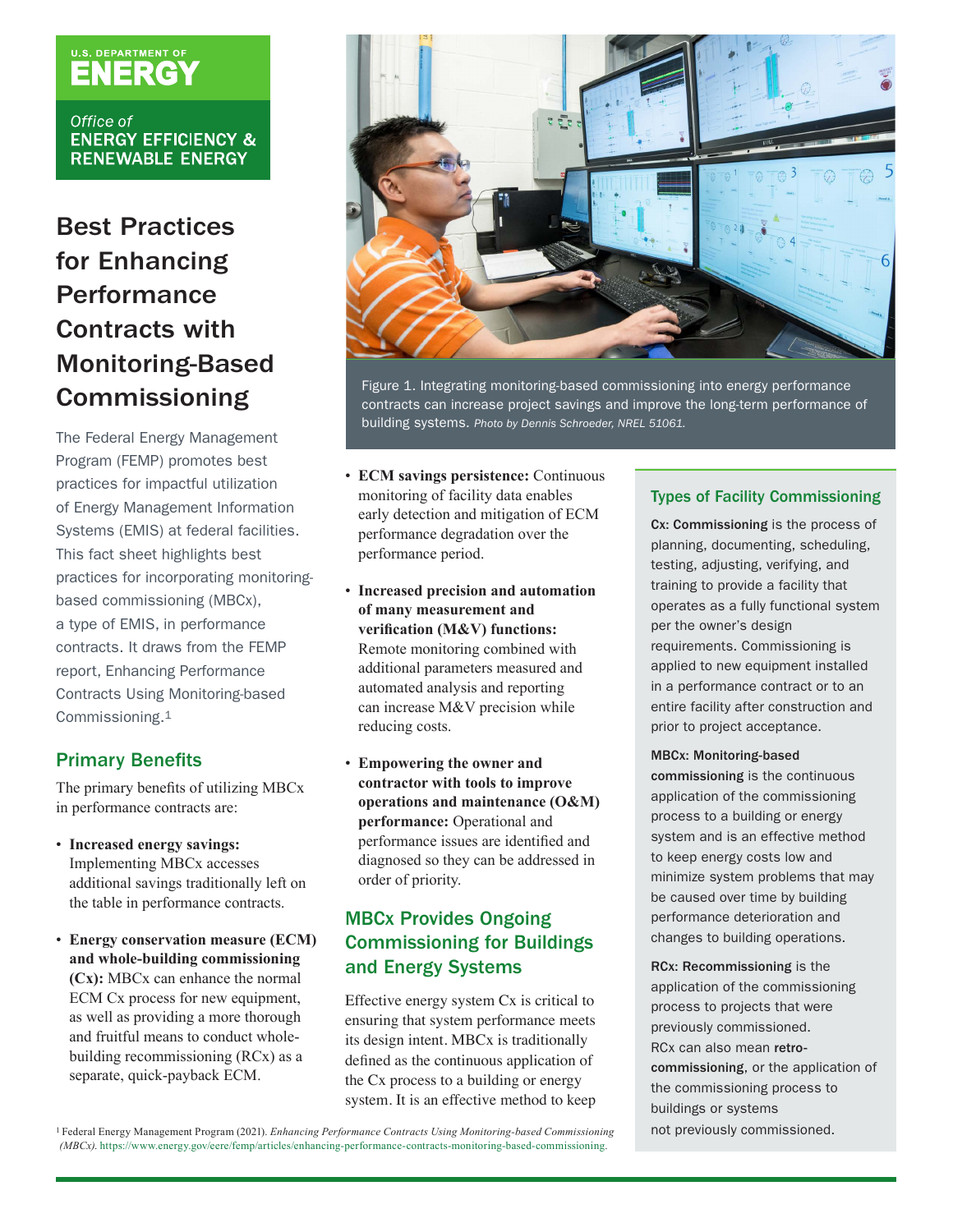

Figure 2. MBCx data flow, including metering, weather, building automation system (BAS), and internet-of-things (IoT) data. *Original illustration from Celeste Cizik, Group14 Engineering, recreated by Fred Zietz and Jesse Dean, National Renewable Energy Laboratory.*

energy costs low and minimize system problems that may arise over time due to building performance deterioration and changes to operations. MBCx relies on software tools that collect data from a building automation system (BAS) and advanced metering infrastructure (AMI) to perform analytics that identify performance improvement opportunities. It also includes processes for implementing and verifying improvements made based on the analytics.

MBCx software tools collect and record building data and perform real-time diagnostics, reducing the effort required to process large numbers of BAS trend logs to identify sub-optimal performance. Automated fault detection and diagnostics (AFDD), the primary capability in MBCx software tools, adds value to facility operations by proactively finding hidden issues and using programmed "rules" to automatically detect "faults" and diagnose their root causes. Fault prioritization then helps identify issues with the greatest potential for energy savings. This ongoing performance monitoring helps identify and prioritize new ECMs and can improve M&V by automating data collection and portions of the reporting process.

MBCx is commercially available, yet is underutilized in performance contracts. MBCx can result in significant benefits for both the facility and the performance contractor.

### Integrating MBCx in Energy Performance Contracts Is a Largely Untapped Opportunity

Greater U.S. market adoption of MBCx software tools presents a unique opportunity to integrate MBCx into energy performance contracts to increase project savings and improve the long-term performance of building systems. Full RCx has only been included in a very small percentage of federal energy savings performance contracts (ESPCs) and utility energy service contracts (UESCs). There is significant energy savings potential for implementing MBCx, which streamlines RCx, in these projects. What's more, federal agencies are required by the Energy Act of 2020 to increase use of third-party financed projects, and incorporating MBCx can satisfy the Act's commissioning requirements.

The U.S. General Services Administration's MBCx program has shown a 15.9% whole-building energy savings across a portfolio of 60 GSA buildings (Loftness et al. 2020; Katipamula 2020). Similarly, the Pacific

#### GSA Achieves Major Savings with MBCx

GSA's aggressive energy reduction goals for their large portfolio of buildings led them to be an early adopter of MBCx software platforms. In 2012 GSA created a national program to implement GSAlink, a centralized MBCx software platform that is deployed nationwide. MBCx has been implemented in over 100 GSA buildings, with metering added to over 60 more. A sample of 60 buildings showed \$7 million annual energy savings, 15.9% whole building energy savings, 24.7% annual peak demand reduction, with an additional \$4 million in annual maintenance savings (Loftness et al. 2020).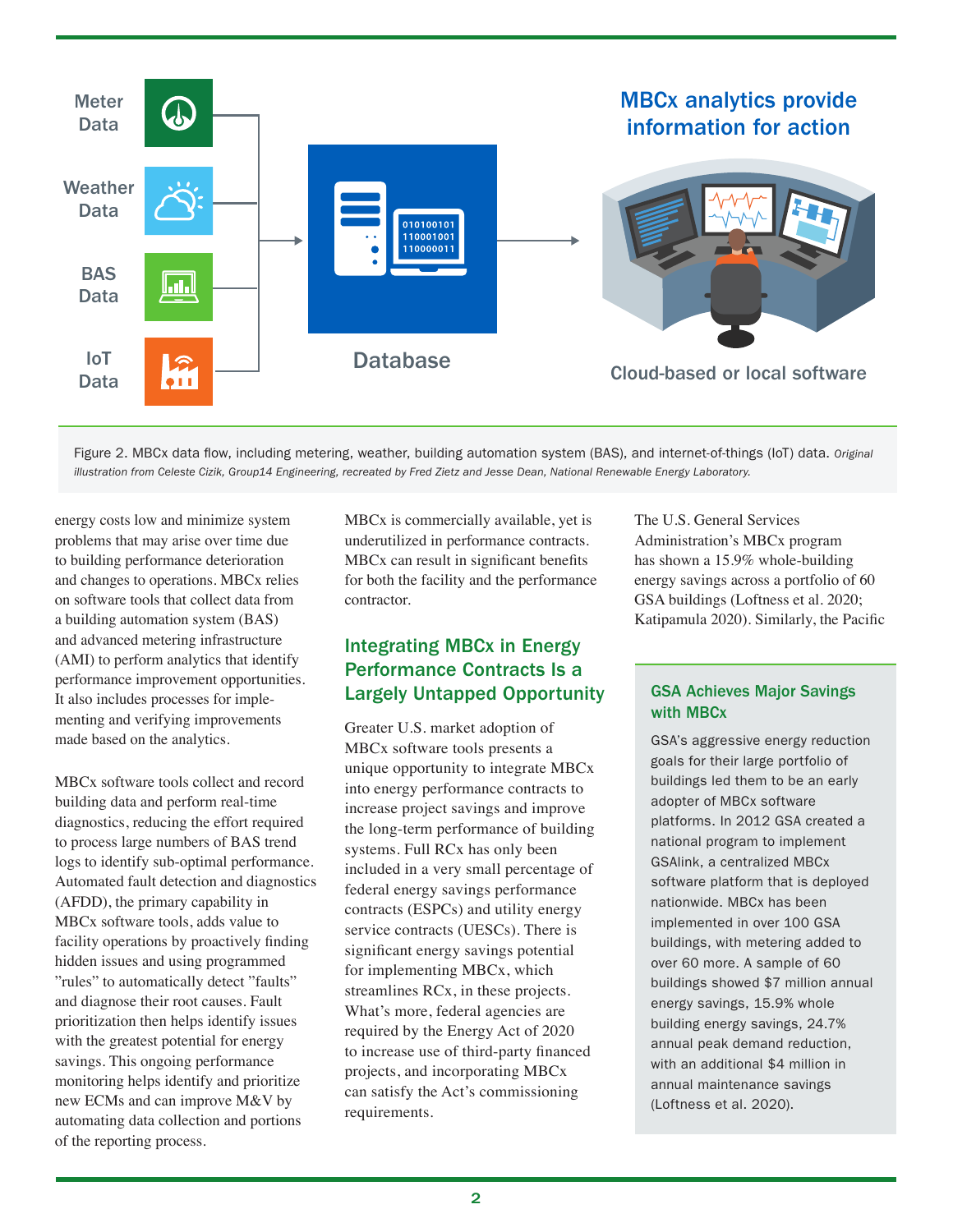| <b>Acquisition</b><br><b>Planning</b>     | • Consider MBCx use and include in Notice of Opportunity<br>· Include MBCx experience in contractor evaluation criteria                                                                                                                                                                 |
|-------------------------------------------|-----------------------------------------------------------------------------------------------------------------------------------------------------------------------------------------------------------------------------------------------------------------------------------------|
| <b>Project</b><br><b>Development</b>      | . Allow access to EMIS/software analytics (if already in use)<br>• Evaluate MBCx as an ECM (if not already in use)<br>• Assess recommissioning and operational improvements<br>• Incorporate MBCx in commissioning and M&V plans for heating,<br>ventilation, and air conditioning ECMs |
| <b>Implementation</b><br>and Construction | • Implement MBCx early in construction (if not already in use)<br>• Identify additional recommissioning opportunities or other ECMs<br>. Assist in ECM commissioning and post-installation M&V                                                                                          |
| <b>Performance</b><br><b>Period</b>       | . Automate trend analysis/reports for BAS trend logs<br>• Verify ECM performance, supporting annual M&V<br>• Identify additional retuning and RCx opportunities                                                                                                                         |



Northwest National Laboratory Building Retuning™ program has demonstrated a 15% median whole-building energy savings across 24 federal projects (Katipamula 2020). The short payback period and significant energy savings would free up capital in performance contracts to help finance longerpayback but desired ECMs, including deep efficiency and decarbonization measures, advanced metering/ submetering infrastructure, renewable energy, resilience, and emerging technologies like on-site battery storage, waste heat reuse, and grid-interactive efficient buildings.

# Best Practices for Enhancing Performance Contracts with MBCx

MBCx offers benefits at every stage of the performance contracting life cycle, from ECM identification to performance verification. The following are some

best practices when planning and implementing MBCx in an ESPC or UESC project.

#### Acquisition Planning

Facilities that already have an MBCx system in use should consider how it could be used in the performance contract early in the project planning phase. If MBCx is not currently installed, have the contractor evaluate its potential as an ECM. In either case, require potential contractors to describe their experience implementing and using MBCx in response to the notice of opportunity to aid in contractor selection.

#### Project Development

MBCx can be leveraged during the project development phase for more accurate baselining and identification of additional ECMs if used in the preliminary assessment or early in the investment grade audit. Facilities with

MBCx software already in place should provide the contractor with access to the software. MBCx data collection and analysis can be used as a cost-effective means of developing and verifying baseline energy consumption of existing building systems, as well as identifying ECM opportunities, particularly RCx measures and operational improvements. The contractor may also work with the facility to evaluate benefits of installing MBCx during the investment grade audit.

The performance contract should clearly define how MBCx is to be used, including responsibilities of both the contractor and the facility managers. MBCx should be used for continuous tracking of key performance indicators to sustain performance and savings over time. This adds rigor to M&V and can reduce risk to both the contractor and the customer. Use of remote monitoring and automation of data collection, analysis, validation, and reporting should reduce the M&V effort and costs. Diagnostics